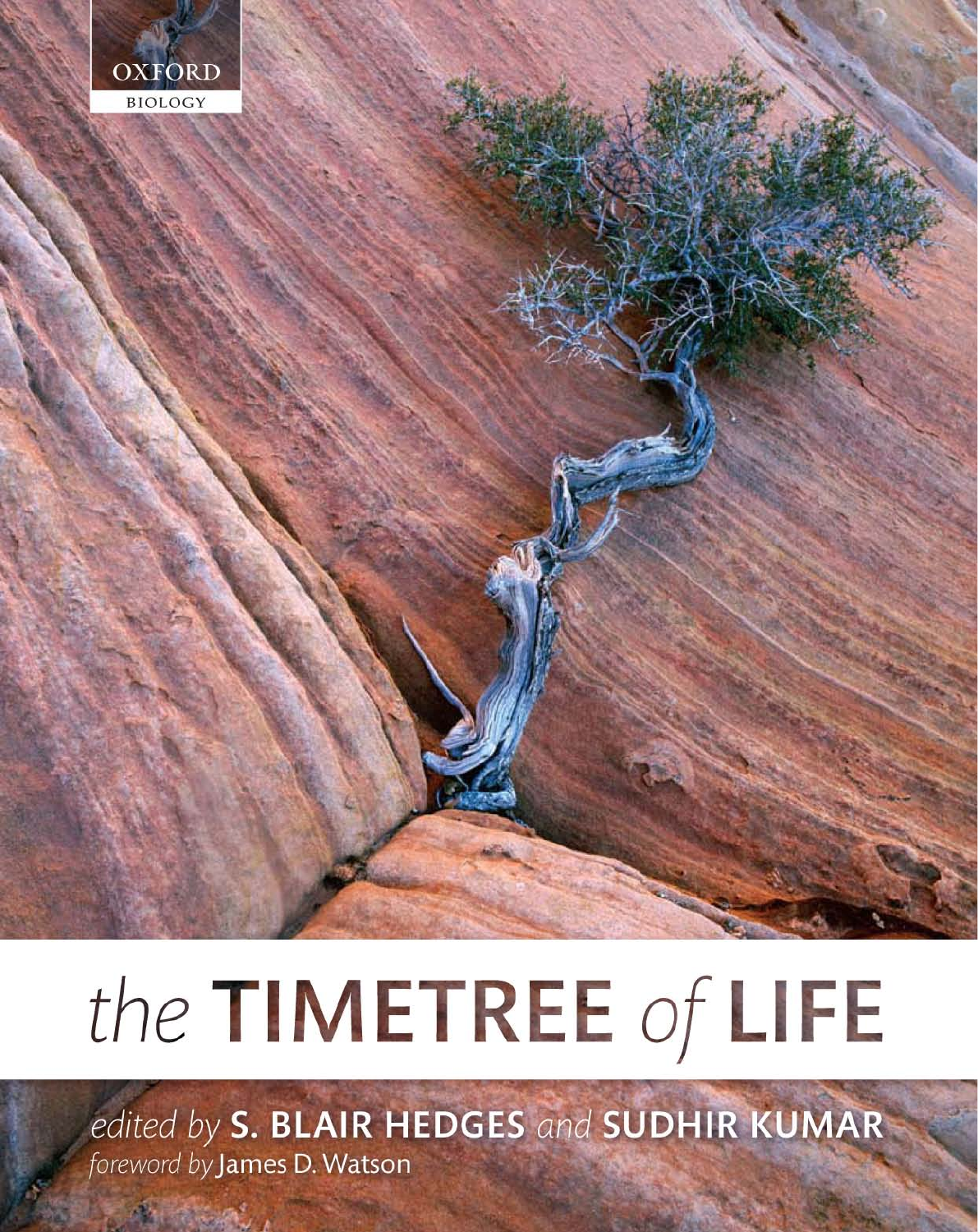# Land plants (Embryophyta)

## *Susana Magallón*a,*\* and Khidir W. Hilu*<sup>b</sup>

a Departamento de Botánica, Instituto de Biología, Universidad Nacional Autónoma de México, 3er Circuito de Ciudad Universitaria, Del. Coyoacán, México D.F. 04510, Mexico; <sup>b</sup>Department of Biological Sciences, Virginia Tech, Blacksburg, VA, 24061, USA

\*To whom correspondence should be addressed (s.magallon@ ibiologia.unam.mx)

# Abstract

The four major lineages of embryophyte plants are liverworts, mosses, hornworts, and tracheophytes, with the latter comprising lycophytes, ferns, and spermatophytes. Their relationships have yet to be determined. Different studies have yielded widely contrasting views about the time of embryophyte origin and diversification. Some propose an origin of embryophytes, tracheophytes, and euphyllophytes (ferns + spermatophytes) in the Precambrian, ~700– 600 million years ago (Ma), whereas others have estimated younger dates, ~440–350 Ma. In spite of large differences in absolute timing, there is agreement that the major lineages of embryophytes and their key vegetative, physiological, and reproductive innovations evolved shortly after embryophyte origin.

Land plants (embryophytes) constitute a monophyletic group that is well supported by morphological and molecular characters. Numerous vegetative and reproductive traits directly associated with life on land characterize the group (*1*) (Fig. 1). Embryophytes are mainly diagnosed by the presence of multicellular sporophytes, cuticule, archegonia, antheridia, and sporangia, as well as by details of spermatozoid ultrastructure and cell division, and the presence of sporopollenin in spore walls (*2*).

All living land plants are placed in four major taxa: Marchantiophyta (liverworts; 5000–8000 species), Bryophyta (mosses; ca. 13,000 species), Anthocerophyta (hornworts; 100 species), and Tracheophyta (vascular plants; 285,000 species) (3). The living tracheophytes, in turn, are distributed in four groups. The earliest diverging lineage constitutes the Lycopsida (lycophytes, or club mosses; 1230 species), which is the closest relative to a clade that includes ferns and spermatophytes (seed plants). Ferns (sometimes called monilophytes; ca. 10,000 species) include whisk ferns, horsetails, and eusporangiate and leptosporangiate ferns. Spermatophytes include cycads (105 species), ginkgos (one species), conifers (540 species), gnetophytes (96 species), which are the gymnosperms, and angiosperms (Magnoliophyta, or flowering plants, 270,000 species). Angiosperms represent the vast majority of the living diversity of embryophytes. Here, we review the relationships and divergence times of the major lineages of embryophytes.

We follow a classification of embryophytes based on phylogenetic relationships among monophyletic groups  $(2, 3)$ . Whereas much of the basis of the classification is robust, emerging results suggest some refinements of higher-level relationships among the four major groups. This includes the inversion of the position of Bryophyta and Anthocerophyta, different internal group relationships within ferns, and different relationships among spermatophytes. The phylogenetic classification provides characters that are useful for establishing taxonomic definitions based on shared-derived characters. The living liverworts are characterized by the presence of oil bodies, a distinctive spermatozoid ultrastructure, and possibly lunularic acid.



Fig. 1 A moss (*Braunia squarrulosa*) from Mexico displaying the gametophyte (green) and sporophyte (red) phases. Credit: C. Delgadillo Moya.

S. Magallón and K. W. Hilu. Land plants (Embryophyta). Pp. 133-137 in *The Timetree of Life*, S. B. Hedges and S. Kumar, Eds. (Oxford University Press, 2009).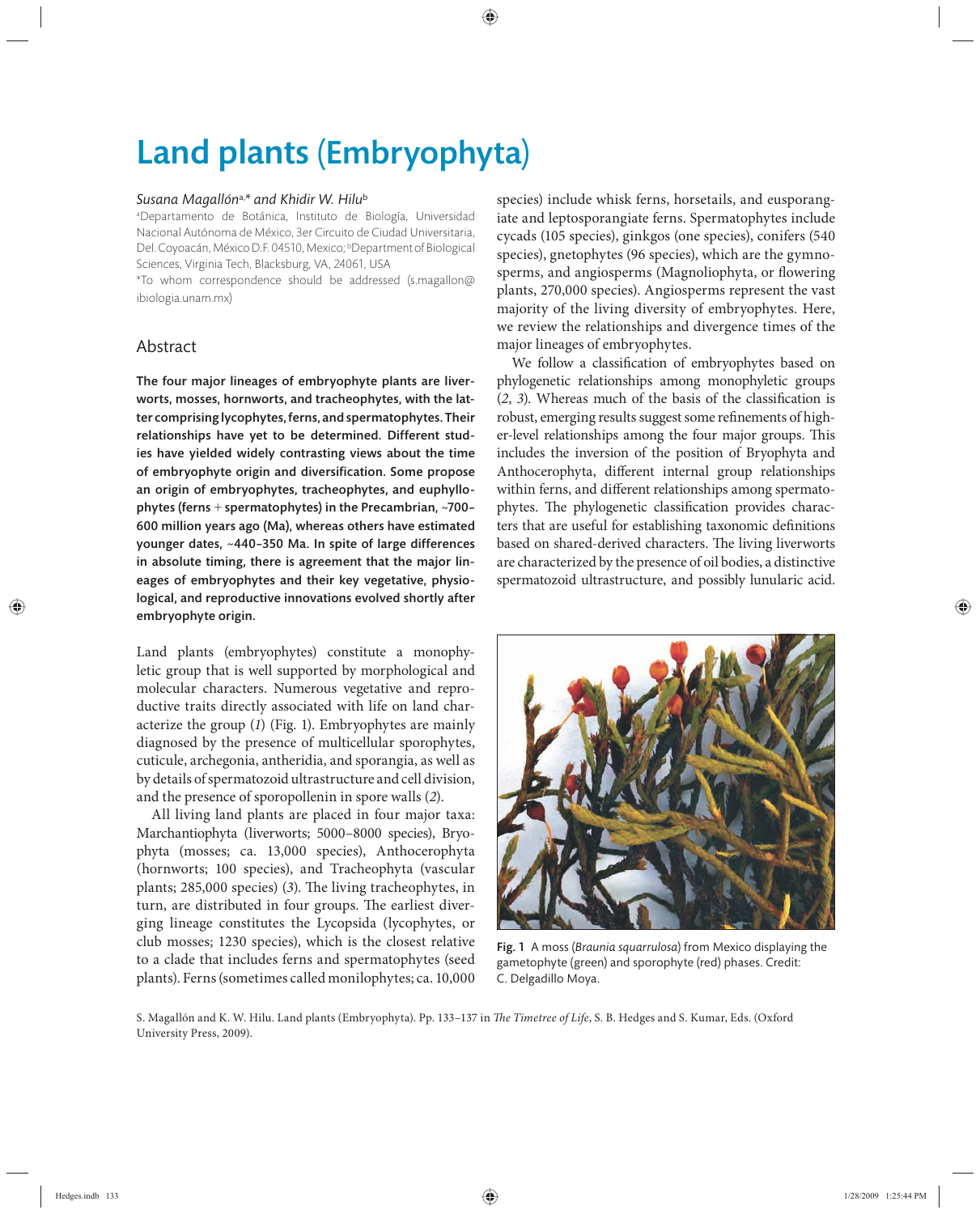

Fig. 2 A timetree of Embryophyta. Divergence times are from Table 1. Phylogenetic relationships among the major land plant lineages are not resolved; therefore, the deepest node in the embryophyte tree is depicted as a polytomy. *Abbreviations*: C (Carboniferous), Cm (Cambrian), CZ (Cenozoic), D

Mosses are distinguished by multicellular gametophytic rhizoids, gametophytic leaves, and a particular spermatozoid ultrastructure. Hornworts posses many unique features, including a distinctively shaped apical cell, a pyrenoid in chloroplasts, mucilage cells and cavities in the talus, and an intercalary meristem at the base of the sporangium. The tracheophytes are characterized by the presence of branching sporophytes with multiple sporangia and independent alternation of generations. Living tracheophytes are further characterized by annular or helical thickenings in tracheids and possibly by lignin deposition on the inner surface of the tracheid wall.

Among liverworts, mosses, and hornworts, the gametophyte (haploid phase) is dominant through the life cycle, and the sporophyte (diploid phase) depends on it for nutrients and support. The early members of the lineage leading to tracheophytes, all now extinct, displayed an alternation of independent and apparently equally dominant gametophytes and sporophytes. Among tracheophytes, the sporophyte is dominant; the gametophyte can either constitute a small independent plant (among ferns) or be embedded in sporophytic tissues (among spermatophytes).

Phylogenetic analyses of morphological and molecular data have generally supported the monophyly of most of the traditionally recognized major taxonomic groups of embryophytes, but there have been unexpected associations of taxa, and some relationships still remain unresolved. With a few exceptions, the four major groups of embryophytes have been found to be monophyletic (*2–7*).

(Devonian), J (Jurassic), K (Cretaceous), Np (Neoproterozoic), O (Ordovician), P (Permian), Pg (Paleogene), PR (Proterozoic), S (Silurian), and Tr (Triassic). The divergence times for Nodes 1 and 2 are similar but their branching order is shown as resolved.

Although a few morphological analyses have found a clade formed by liverworts, mosses, and hornworts to the exclusion of tracheophytes (5, 8), virtually all molecular analyses show those three lineages as a paraphyletic grade of early diverging land plants. Nevertheless, their branching sequence and their relationship with tracheophytes remain unclear. Either liverworts (*2, 4, 7, 9–11*) or hornworts (*5, 11*) have been found to be the earliest diverging lineage of land plants. The closest relative of tracheophytes has been identified as being the hornworts (*7, 9, 11*), the mosses (*2, 4*), a clade including mosses and hornworts (*12*), or a clade including mosses and liverworts (*5, 11, 12*).

Tracheophytes have been ubiquitously recognized as a monophyletic group in which the deepest split segregates the lycophytes and the euphyllophytes (ferns plus spermatophytes) (*2, 7, 11, 13*). A relatively novel result is the recognition that all euphyllophytes lacking seeds, that is, the eusporangiate ferns, leptosporangiate ferns, whisk ferns, and horsetails, are more closely related to each other than to spermatophytes (*2, 13*). A major departure from traditional ideas about relationships is the recognition that the eusporangiate Ophioglossidae and Marattidae ferns, and the leptosporangiate Polypodiidae ferns do not constitute a monophyletic assemblage, but rather, that Ophioglossidae (moonworts) and Psilotidae (whisk ferns) are closest relatives, and that horsetails are more closely related to Marattidae and/or Polypodiidae (*5, 13*).

Whereas spermatophyte monophyly is uncontested, deciphering the relationships of the gnetophytes (a group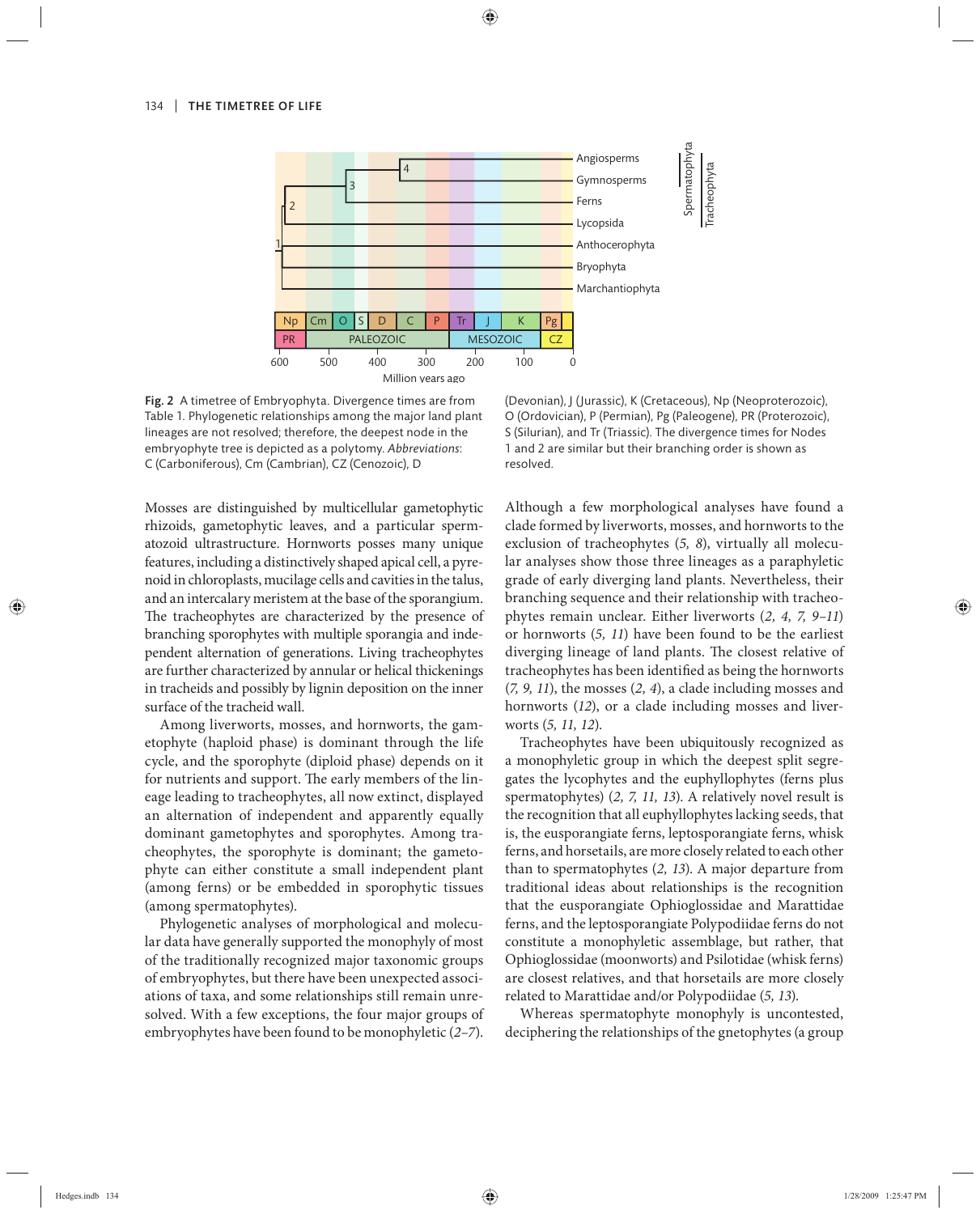| <b>Timetree</b> |      | <b>Estimates</b>         |                 |                          |                          |           |         |                          |                          |               |                          |
|-----------------|------|--------------------------|-----------------|--------------------------|--------------------------|-----------|---------|--------------------------|--------------------------|---------------|--------------------------|
| Node            | Time | Ref. (21, 29)            |                 | Ref. (22)                |                          | Ref. (23) |         | Ref. (26, 27)            |                          | Ref. (30, 31) |                          |
|                 |      | <b>Time</b>              | CI              | <b>Time</b>              | CI                       | Time      | CI      | Time                     | CI                       | Time          | CI                       |
|                 | 593  | 703 (21)                 | 791-615         | 707.0                    | 805-609                  | 631.8     | 798-465 | 486.5 (26)               | 493-480                  | 438.8         | $\overline{\phantom{0}}$ |
| 2               | 603  | $\overline{\phantom{a}}$ | $\qquad \qquad$ | -                        | $\overline{\phantom{0}}$ | 603       | 813-393 | $\overline{\phantom{0}}$ | $\overline{\phantom{0}}$ | -             | $\overline{\phantom{a}}$ |
| 3               | 466  | 411.8 (29)               | $409 - 415$     | $\overline{\phantom{0}}$ | $\qquad \qquad -$        | 572.2     | 790-354 | -                        | $\qquad \qquad =$        | 415.5         | $414 - 418$              |
| 4               | 355  | 346.1 (29)               | 339-353         | $\overline{\phantom{0}}$ | $\overline{\phantom{0}}$ | 404.6     | 524-285 | 319.7 (27)               | 339-301                  | 350.3         | 345-355                  |

Table 1. Divergence times (Ma) and confidence/credibility intervals (CI) among embryophytes.

Note: Node times in the timetree represent the mean of time estimates from different studies. In ref. (21), estimates are derived from pairwise distances among 50 nuclear protein sequences. For ref. (23), average age and confidence intervals (obtained from the averaged dates) are derived from maximum parsimony and maximum likelihood branch length optimization for the combined sequences of four plastid and nuclear genes for a sample of land plant lineages using nonparametric rate smoothing. The age for Node 1 corresponds to the crown group of embryophytes (23). For ref. (26), the average age and confidence interval (obtained from the averaged dates) of the divergence between liverworts and seed plants are derived from applying one or two calibration points in penalized likelihood dating for a data set of 27 protein-coding genes. For ref. (22), the average date and confidence interval for the divergence of mosses and angiosperms were derived from six different rate-constant and rate-variable methods

of gymnosperms) to the angiosperms and other gymnosperms has proven difficult. Spermatophytes are represented in the present day by only four or five evolutionary lineages, which are survivors of a much larger historical diversity. Phylogenetic analyses of morphological data have yielded a variety of hypotheses regarding relationships among living and extinct spermatophytes, but they agree in indicating a close relationship between gnetophytes and angiosperms (*14*), which together with a few particular extinct lineages formed a clade named the anthophytes. Molecular analyses have only rarely supported a phylogenetic closeness between gnetophytes and angiosperms to the exclusion of all other living seed plants (*15*), and, when they did, the result has been shown to be highly improbable with molecular data (*16*). Nevertheless, other than rejecting an anthophyte association, molecular data have so far failed to provide a single universally supported hypothesis of relationship among living spermatophytes.

More recently, two hypotheses, which differ in the position of gnetophytes, have emerged as the main competitors (*15, 17–19*). In one, gnetophytes are the closest relatives of a group containing all other living spermatophytes ("gnetophyte-sister" hypothesis). In the second one, gnetophytes are closely related to conifers within a clade that includes all living gymnosperms. This hypothesis is obtained in two variants: with gnetophytes closest to the using protein sequence data from 51 genes. For ref. (27), the average date and confidence interval (obtained from the averaged dates) for the divergence of gymnosperms and angiosperms are derived from penalized likelihood analyses focused on ferns and on angiosperms (constraining angiosperm age) (27). In ref. (29), averaged dates and confidence intervals (obtained from the averaged dates) are obtained with penalized likelihood for four chloroplast genes, using 1st + 2nd, and 3rd codon positions separately, for a sample across vascular plants. For refs. (30, 31), averaged dates and confidence intervals (obtained from the averaged dates) are derived from a combined data set of five chloroplast protein-coding genes for a sample across land plants, with penalized likelihood implementing branch-pruning and fossil-based rate smoothing. The age for Node 1 corresponds to the average of the divergence of mosses and the divergence of hornworts.

conifer Family Pinaceae, rendering the conifers paraphyletic ("gnepine" hypothesis); or with gnetophytes closest to the monophyletic conifers ("gnetifer" hypothesis). Recent results have shown that the "gnetophyte-sister" signal is provided by sites with high substitution rates, and that this result is not obtained if rapidly changing sites are excluded from analysis, or if data are analyzed with optimization methods that are less prone to the long-branch attraction problem (16, 17, 19). The "gnepine" and "gnetifer" relationships are prevalent results from analyses using sites with intermediate to low rates, or using all types of data analyzed with parametric optimization criteria (*17–19*). Whereas the "gnepine" result is more frequent than the "gnetifer" one, the two topologies are very similar and statistically indistinguishable from the point of view of the phylogenetic signal in the data (*19*). Although the position of gnetophytes is particularly unstable, currently prevalent molecular results point at the phylogenetic closeness between gnetophytes and conifers, and suggest that all living gymnosperms (including gnetophytes) are more closely related to each other than to angiosperms.

Relatively few studies have dated embryophytes or the major divergences within them (*20*). Heckman *et al.* (*21*) used the sequences of 50 nuclear proteins for a taxonomic sample, including one moss and seven angiosperms, to estimate the time of divergence of mosses and tracheophytes. By estimating pairwise distances calibrated with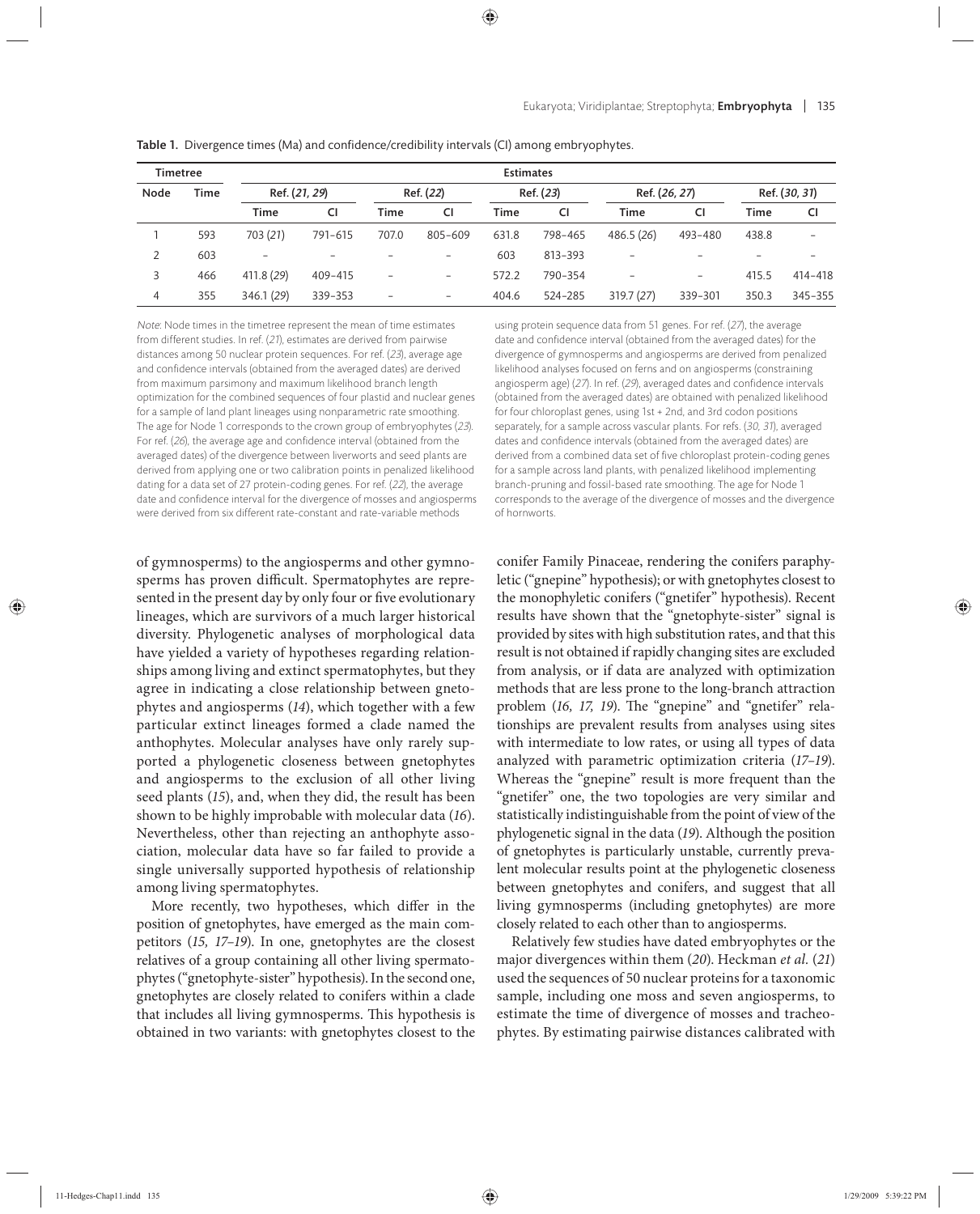multiple external secondary calibrations, a Precambrian  $(703 \pm 45)$  Ma) divergence time was estimated. Subsequently those data were analyzed using Bayesian and likelihood rate smoothing methods (*22*), and a similar date was obtained (707  $\pm$  98 Ma).

Soltis *et al.* (23) evaluated the impact of different genes, calibration points, and branch lengths on ages of embryophytes as a whole, and of tracheophyte lineages. Their study was based on three plastid protein-coding genes and the nuclear 18S ribosomal DNA. Using the topology obtained by Pryer *et al.* (*13*), with the three bryophyte lineages forming a clade, and branch lengths estimated with maximum parsimony  $(MP)$  and with maximum likelihood (ML), divergence times across the tree were estimated with a nonparametric rate smoothing method. Estimated divergence times differed substantially depending on the calibrations used and on estimation conditions. By calibrating the tree at the divergence between the two sampled angiosperms at 125 MY, embryophytes were estimated to have originated in the Precambrian (546.8 or 716.8 Ma with MP and ML branch lengths, respectively). Tracheophytes were estimated to be of Precambrian (710.1 Ma) or Upper Cambrian (495.9) age, and euphyllophytes of Precambrian (683.4 Ma) or Middle–Upper Ordovician (460.9 Ma) age, with MP and ML branch lengths, respectively. Spermatophytes were estimated as considerably younger, of Middle Ordovician (465.4 Ma) or Mississippian (343.7 Ma) age, with MP and ML branch lengths, respectively. All the preceding dates are considerably older than spore-containing plant fragments from the Late Ordovician (*24*) and of microscopic dispersed spores from the Middle Ordovician (*25*), which are the oldest generally accepted reports of land plants (*24*).

Sanderson (*26*) used 27 plastid protein-coding genes for 10 land plants and an algal outgroup to estimate the age of embryophytes. By using the semiparametric penalized likelihood method implementing two alternative internal calibrations points, the divergence between liverworts and seed plants was found to be of Lower Ordovician age (483 or 490 Ma, depending if one or two calibration points were applied). Schneider *et al.* (27) investigated the timing of diversification of polypod ferns and angiosperms using two independent data sets, one with *rbcL* and *rps4* sequences for 45 ferns and outgroups, and another with *atpB*, *rbcL*, and nuclear 18S rDNA sequences for 95 angiosperms and outgroups. Ages were estimated with penalized likelihood by fixing the age of euphyllophytes at 380 Ma, and constraining several nodes with fossil-derived minimum ages. The divergence between gymnosperms and angiosperms was

dated as Pennsylvanian (310 Ma) in the fern-based analysis and as Mississippian (329 or 333 Ma, depending on whether the angiosperm age was fixed or not at 132 Ma) in the angiosperm-based analysis. These dates are relatively close to the Mississippian (Namurian) age of Cordaitales (*28*), presumably the oldest fossil member of the group containing the living lineages of spermatophytes.

Magallón and Sanderson (*29*) conducted a study including all tracheophyte lineages, one liverwort and one charophycean outgroup, using the plastid protein-coding genes *atpB*, *psaA*, *psbB*, and *rbcL*. Ages were estimated with penalized likelihood, implementing a 419 Ma calibration to tracheophytes, derived from the age of the oldest fossil pertaining to that divergence (2). The impact of different gene and codon position partitions, and that of including or excluding fossil-derived constraints on the ages of 20 nodes, was evaluated. Estimates were found to vary substantially depending on the data and the constraints used. In fossil-constrained estimations, the average age of euphyllophytes was Lower Devonian (411.8  $\pm$  3 Ma), and Mississippian (346.1  $\pm$  7 Ma) for spermatophytes.

Hilu *et al.* (*30, 31*) expanded the data set of Magallón and Sanderson (29) to include all major lineages of embryophytes, and the sequences of *matK*, a plastid protein-coding gene with a relatively fast substitution rate, representing so far the single dating study that encompasses the embryophytes as a whole and its major lineages. Dating was based on a Bayesian tree in which liverworts are the earliest diverging land plants, and hornworts are closest to tracheophytes. Dating was conducted with penalized likelihood implementing optimal rate smoothing derived from branch-pruning and fossil-based cross validations. Calibration and age constraints were very similar to those in Magallón and Sanderson (*29*), including calibration at the tracheophyte node and 22 minimum age constraints, but also imposing a maximal 464 Ma age to embryophytes, derived from Late Ordovician remains of presumed crown group embryophytes (*24*). The divergence of mosses from all other embryophytes was estimated as Upper Ordovician  $(446 \pm 1 \text{ Ma})$ , and the split between hornworts and tracheophytes as Silurian (Llandovery;  $432 \pm 1$  Ma). The age of the tracheophyte node was fixed for calibration at 421 Ma (27). Euphyllophyte age was estimated as Lower Devonian  $(415.5 \pm 2 \text{ Ma})$ , which is close to the age of *Pertica*, the oldest eu phyllophyte fossil (*2*). Spermatophytes were estimated to be Mississippian (350.3  $\pm$  5 Ma), older but relatively close to the age of Cordaitales.

Studies about the time of origin and early diversification of embryophytes suggest two widely contrasting